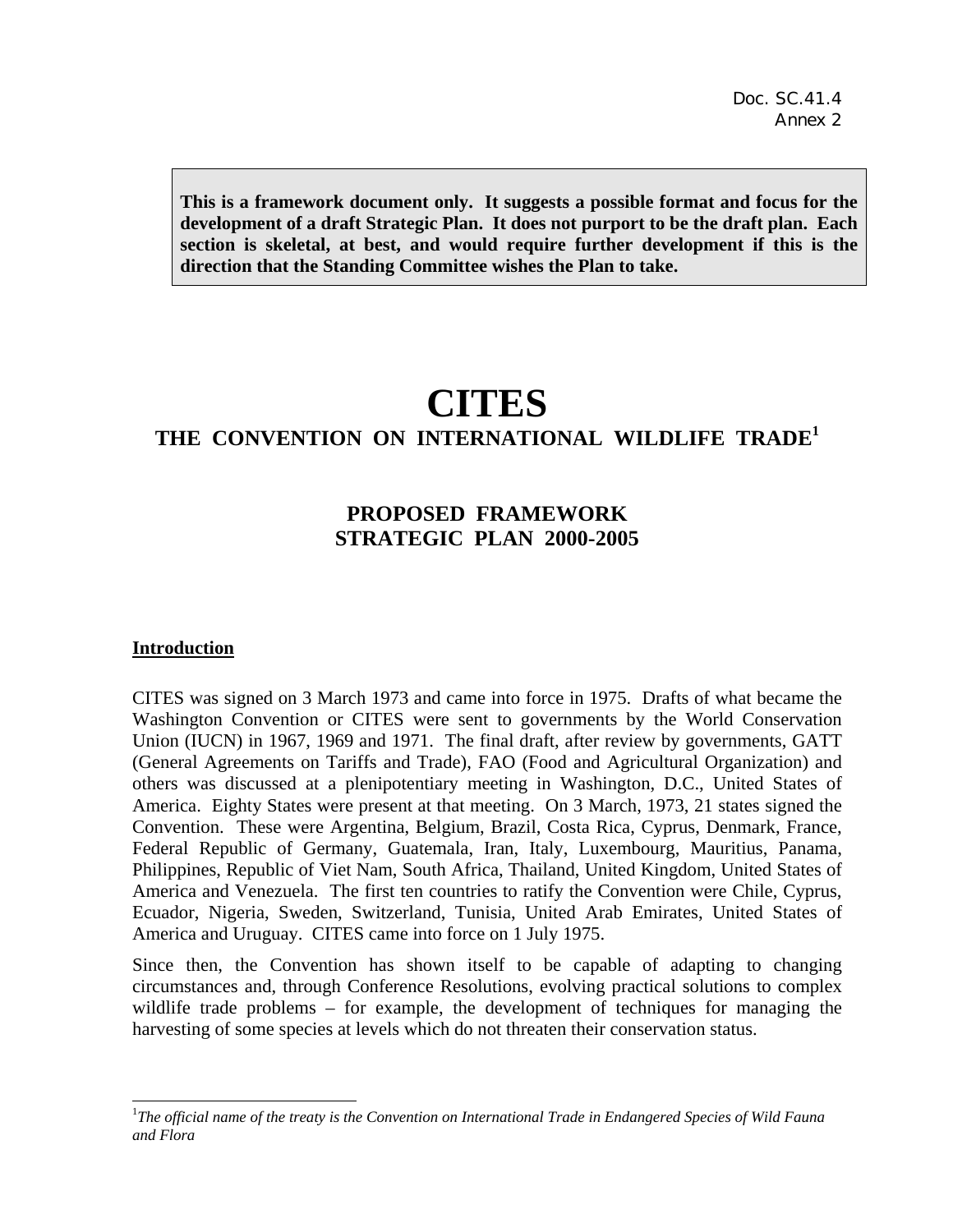In 1994, at its ninth meeting, the Conference of the Parties commissioned a review of the Convention's effectiveness in order to evaluate progress made since CITES came into being and to plan for the future. At its  $10<sup>th</sup>$  meeting, the Conference agreed an Action Plan for taking forward certain of the findings of the review. A central finding is the need for a Strategic Plan to map the Convention's direction as it enters the new millennium. In particular, the Plan should steer the Convention's participation in the wider international conservation arena, developed in the post-Rio period, including:

- the stewardship of natural resources and their utilization at sustainable levels;
- the safeguarding of wildlife as integral to the global ecosystem on which all life depends;
- the need for deeper understanding of the cultural and economic issues at play in range States and consumer countries; and
- wider involvement of civic society in the development of conservation policy and practice.

## **Mission**

*To ensure that no species of wild fauna or flora becomes threatened with extinction or subject to unsustainable exploitation because of international trade.* 

## **Vision**

The Strategic Plan places the Convention at the centre of global wildlife conservation by:

- strengthening its contribution to delivering the objectives agreed by the Earth Summit in 1992 and endorsed by UNGASS in 1997;
- securing its position as a legitimate and necessary conservation instrument in relation to wider international trade agreements;
- extending its global reach and deepening understanding of its function and objectives; and
- strengthening its scientific and information base and the capacity of its members and institutions.

## **Summary of Goals and Objectives**

An executive summary of goals and objectives will be developed when the draft Strategic Plan is in final form.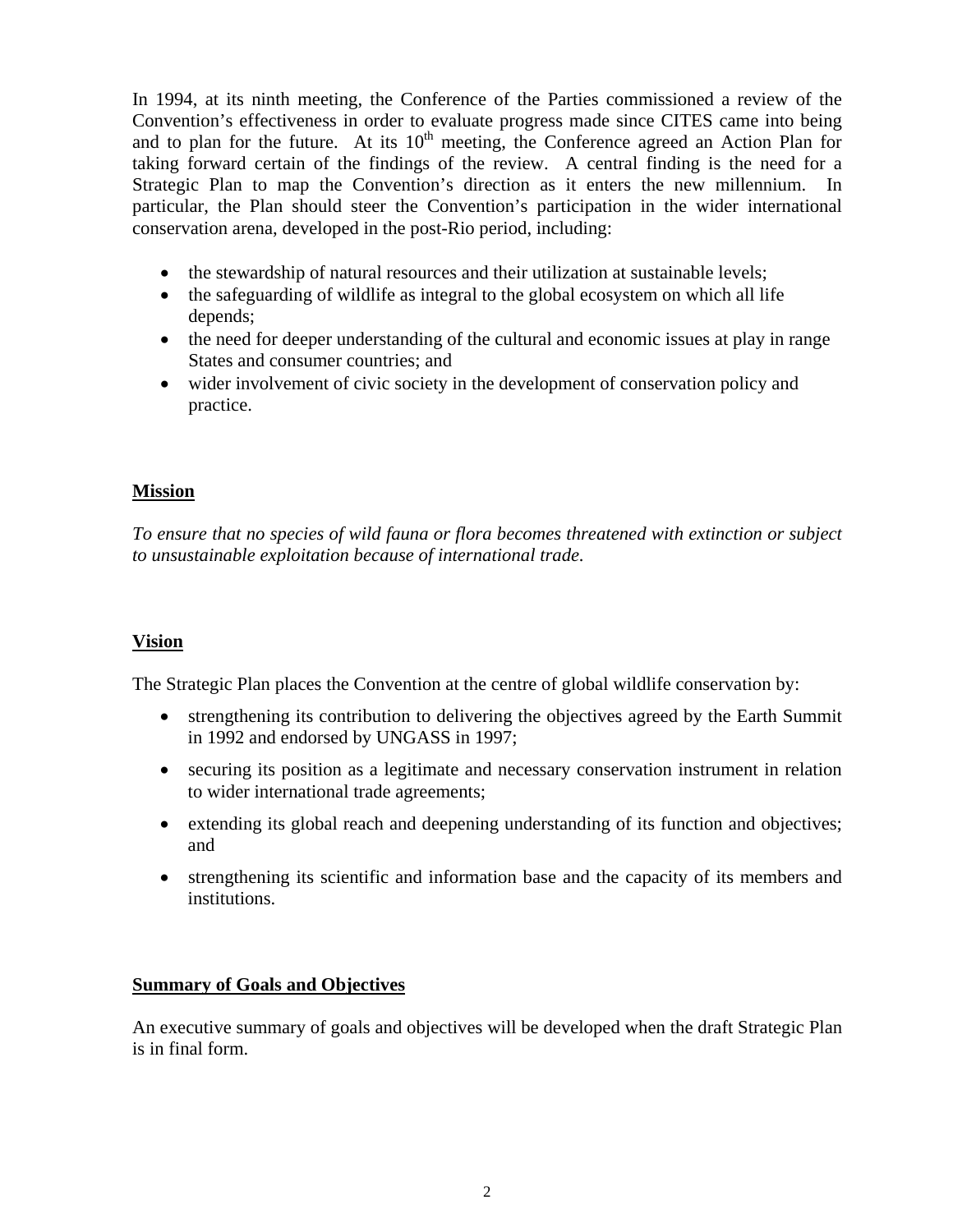## **STRATEGIC GOALS AND OBJECTIVES**

(not in order of priority)

## **GOAL 1**

## TO PROGRESS TOWARD MEMBERSHIP BY ALL COUNTRIES ENGAGED IN INTERNATIONAL WILDLIFE TRADE.

In order for the Convention to achieve its mission as many States as possible should be contracting Parties. Membership has grown steadily with *XXX* contracting Parties at the time of the 11th meeting of the Conference of the Parties. However, a number of States engaged in international wildlife trade have not become contracting Parties. A special effort will be made to encourage these States to join. Although the Convention has grown a lot in recent years, the objective of increasing membership in the Convention to 170 States by 2005 is attainable.

## *NOTE: The Standing Committee may wish to be more specific in highlighting gaps in membership.*

#### *Objective 1.1*

 *To secure at least 170 contracting Parties to the Convention by 2005.*

#### *Objective 1.2*

*To pursue inclusion of eligible regional economic organizations.* 

#### **GOAL 2**

#### TO INCREASE AND ENHANCE THE CAPACITY OF EACH CONTRACTING PARTY TO IMPLEMENT THE CONVENTION.

The effectiveness of the Convention depends on a co-ordinated process of implementation that guarantees, in the long term, the achievement of the Convention's mission and the objectives of this Plan, by all contracting Parties. Individual countries should strengthen those institutions involved in this process in order to ensure not only their long-term stability but also their administrative and scientific capacity. Enhanced capacity at the national level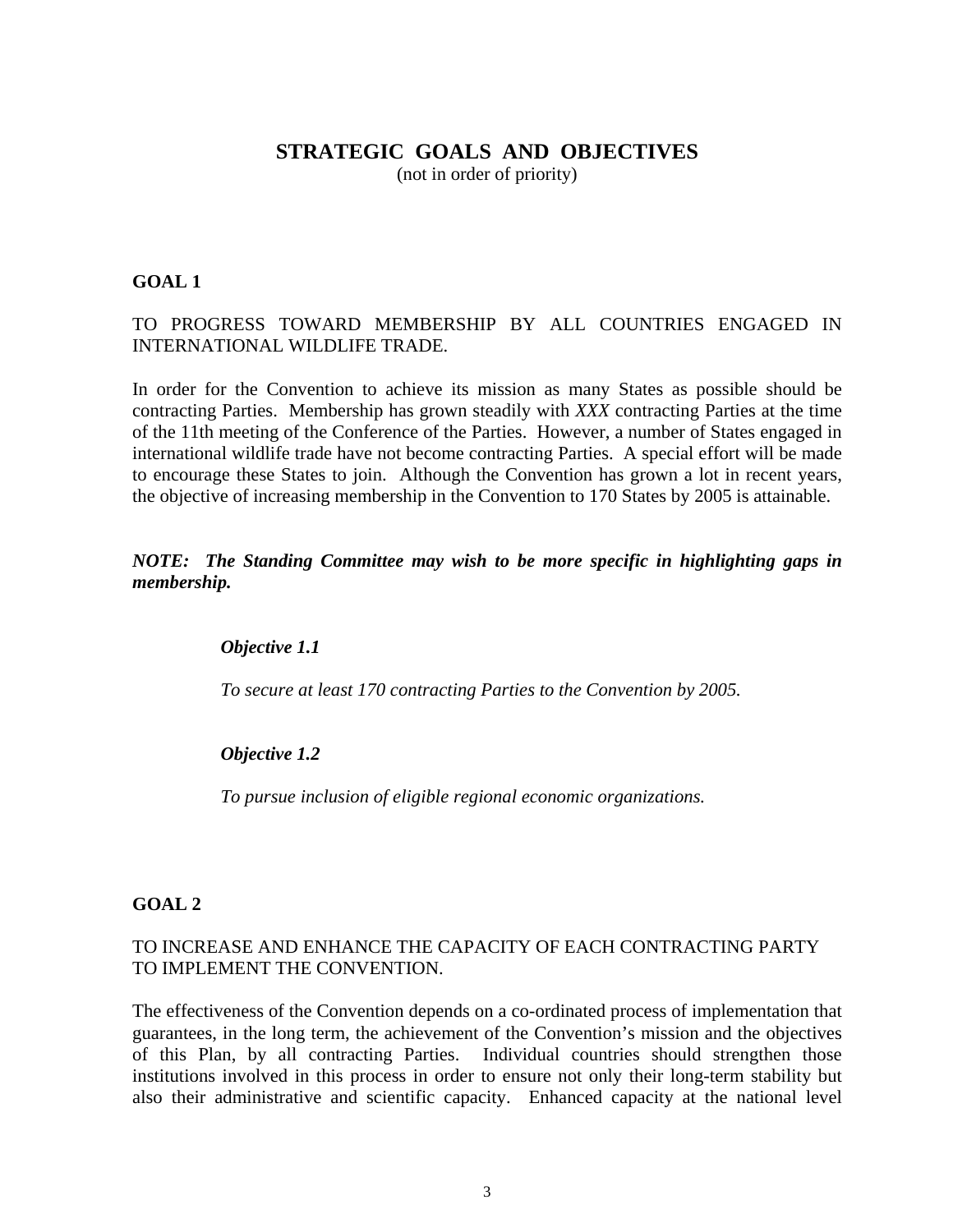means the improvement of policy formulation and decision making as well as the development of cost-effective management and scientific programmes.

## *Objective 2.1*

*To assist in the development of national legislation and to encourage adoption and implementation of legal instruments that regulate wildlife trade.* 

## *Objective 2.2*

*To strengthen the administrative capacity of Parties by improving co-ordination among Management and Scientific Authorities and law enforcement agencies.*

## *Objective 2.3*

*To develop an effective information strategy for the Convention, including improved access to and management of relevant data-bases.*

## *Objective 2.4*

*To encourage funding for national implementation.*

#### **GOAL 3**

## TO ENSURE THAT INTERNATIONAL WILDLIFE TRADE IS CONDUCTED AT SUSTAINABLE LEVELS.

Recognizing that sustainable harvest and wild life trade contributes to sustainable development and that it is good for species diversity, the Convention should ensure that proper trade mechanisms are put in place. All of this depends upon the availability of access to reliable scientific data and information generated by effective monitoring systems to counter over-exploitation. This goal places the responsibility for monitoring levels of trade upon each contracting Party to the Convention with great scope in assistance to be given by other Parties.

#### *Objective 3.1*

*To increase the effectiveness of the Scientific Authorities of the Parties in development of non-detriment findings.*

 *Objective 3.2*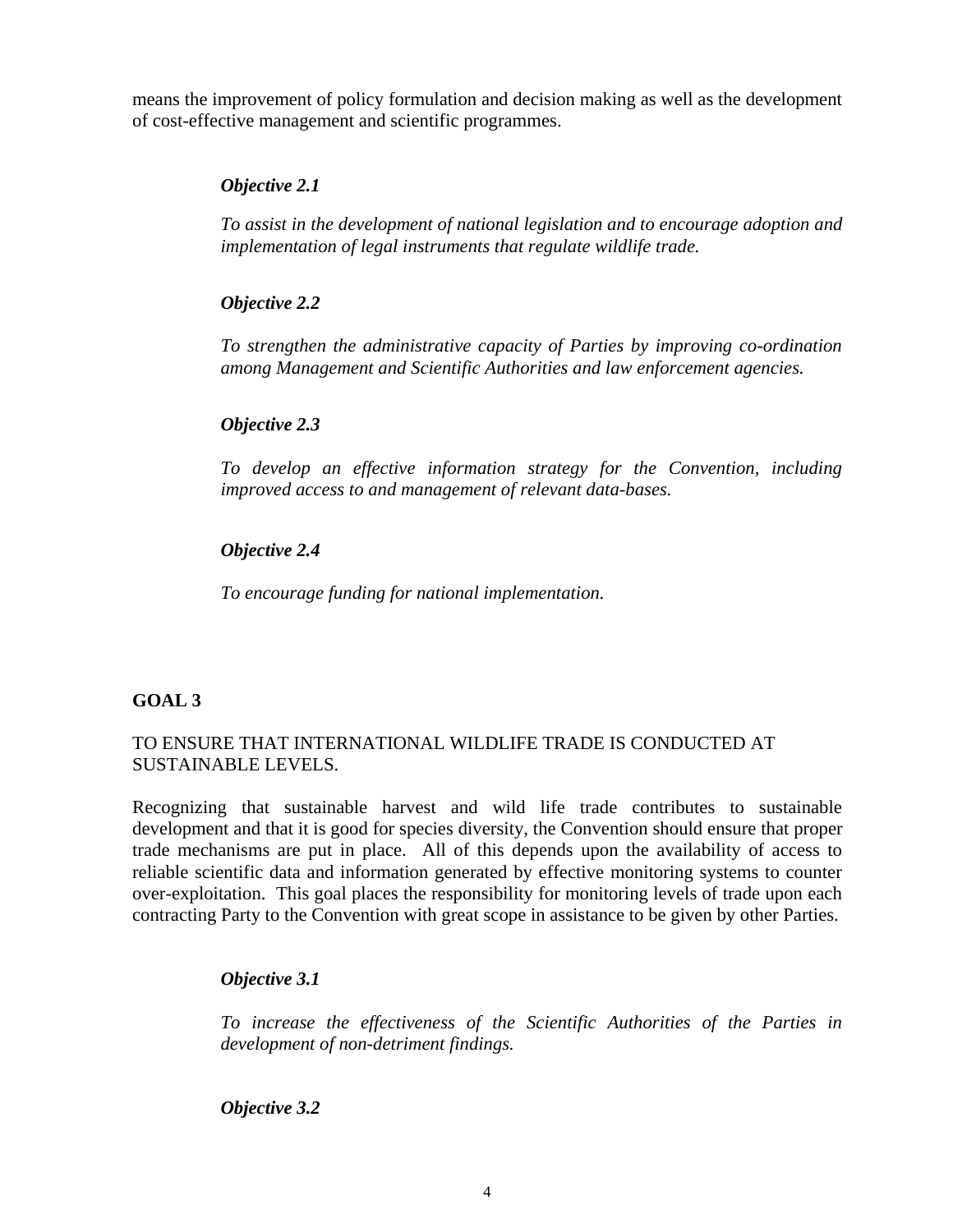*To enhance the development and exchange of scientific data at the national and regional levels.* 

## *Objective 3.2*

*To encourage contracting Parties to develop and implement effective management plans for the recovery of species included in the appendices.* 

## **GOAL 4**

## TO STRENGTHEN THE CONVENTION'S OPERATIONAL EFFECTIVENESS THROUGH THE PROCUREMENT OF A SECURE FINANCIAL BASE.

Present funding barely covers the Convention's primary expenditures. Programme expenditure on capacity building, scientific research and other projects in support of the purposes of CITES depends upon voluntary contributions by donors. This financial support is welcome, but the major contribution made by CITES to global species conservation demands the support of a more stable funding mechanism.

## *Objective 4.1*

*To resolve the problems arising from late and inadequate payments to the CITES Trust Fund.*

## *Objective 4.2*

*To determine the financial implications to the CITES Trust Fund of Conference decisions.* 

## *Objective 4.3*

*To seek new funding mechanisms to advance the Convention's priorities, such as funding from GEF and World Bank.*

## **GOAL 5**

TO INCREASE THE EFFECTIVENESS OF THE CONVENTION THROUGH STRATEGIC ALLIANCES WITH OTHER RELEVANT CONVENTIONS AND INTERNATIONAL ORGANIZATIONS.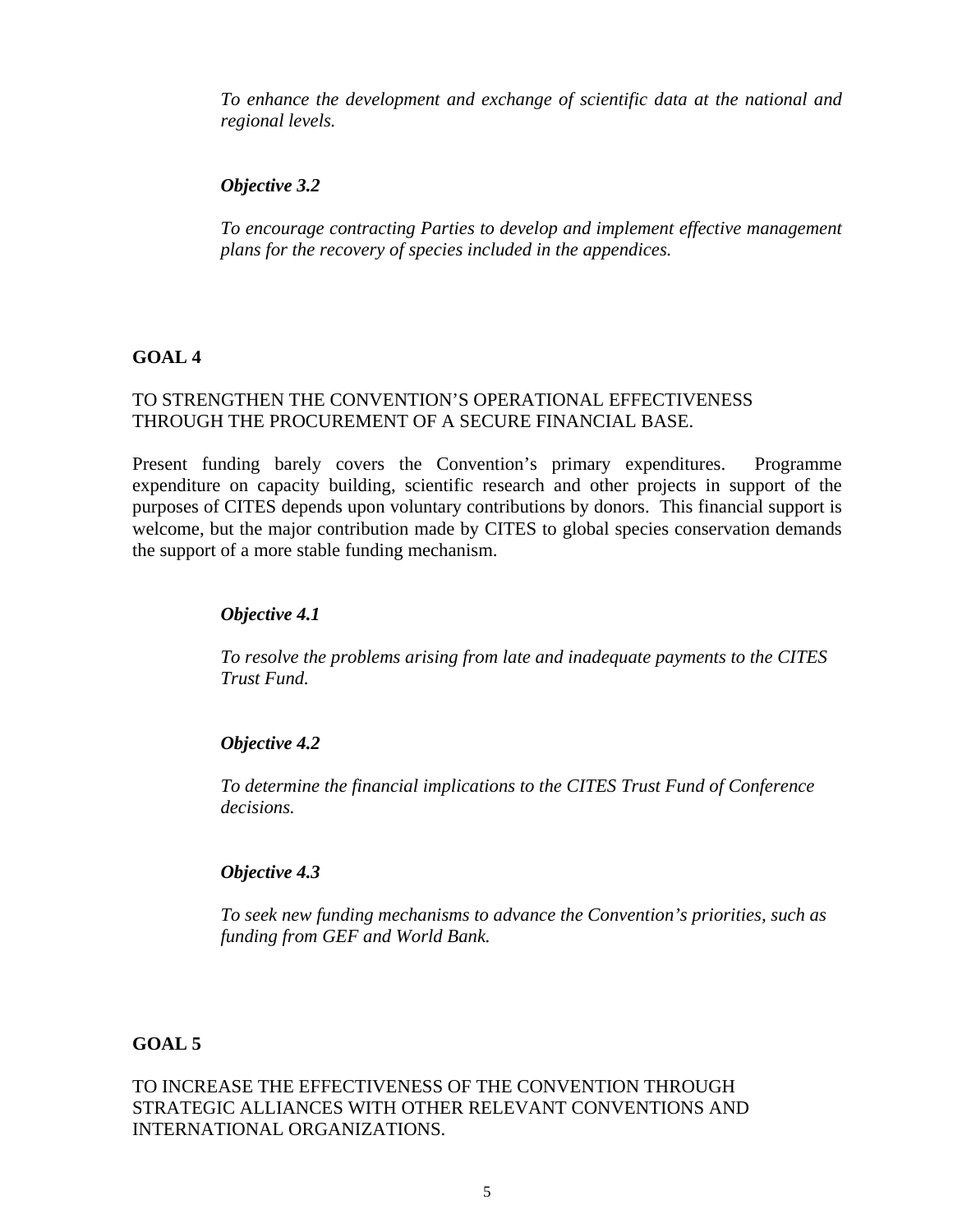There are clear linkages between the mission of CITES and those of a number of other multilateral environment agreements (MEAs). Since the missions of CBD and CITES are clearly inter-linked, the Secretariats of the two Conventions have signed a Memorandum of Co-operation (MOC) to promote institutional co-operation, exchange of information and experience, co-ordination of programmes and work, and joint conservation action. Importantly, the MOC prescribes that the two Secretariats will develop working relations with the executive bodies of multilateral agreements on trade and intellectual property rights in order to facilitate the integration, into working plans of those bodies, of measures aimed at ensuring the sustainable use of biodiversity in general and wildlife in particular.

The Convention needs to monitor its 'CITES Action Plan' continually to ensure better cooperation and synergy with the CBD, with other MEAs and with the World Trade Organization (WTO). The Convention will intensify its international co-operation activities and will develop further the co-ordination of activities with other global and regional conventions engaged in the sustainable use of biotic resources.

*Note: While the working group considers this an important goal, its development will depend on the outcome of current discussions in the UN General Assembly on recommendations pertaining to the relationship between the environmental conventions. However, the Convention needs to secure formal recognition that it has uniquely effective legal instruments that directly support sustainable development.* 

#### **GOAL 6**

## TO PROMOTE THE VALIDITY AND NECESSITY OF THE CONVENTION IN THE INTERNATIONAL TRADE AND ENVIRONMENT FORUM.

CITES achieves its conservation objectives by trade-related measures but those regulatory mechanisms, implemented on environmental grounds, do not constitute disguised restrictions for economic benefit. Neither do they amount to discrimination against individual countries within the meaning of the WTO. However, questions continue to be asked as to whether CITES, and other environmental conventions that employ trade measures, are compatible with the WTO. The Convention needs to address this issue proactively and assertively. In addition, as most WTO members are also CITES Parties there is an even greater need for an alignment of policies at the national level between government departments responsible for trade and environment matters. There is a clear and essential role for the Convention to facilitate this process.

*Note: The working group believes that the Standing Committee needs to provide guidance on this issue. However, there needs to be concerted action by the Convention at the international level and that there should be close liaison, at the national level, between the agencies responsible for policy on trade and environment.*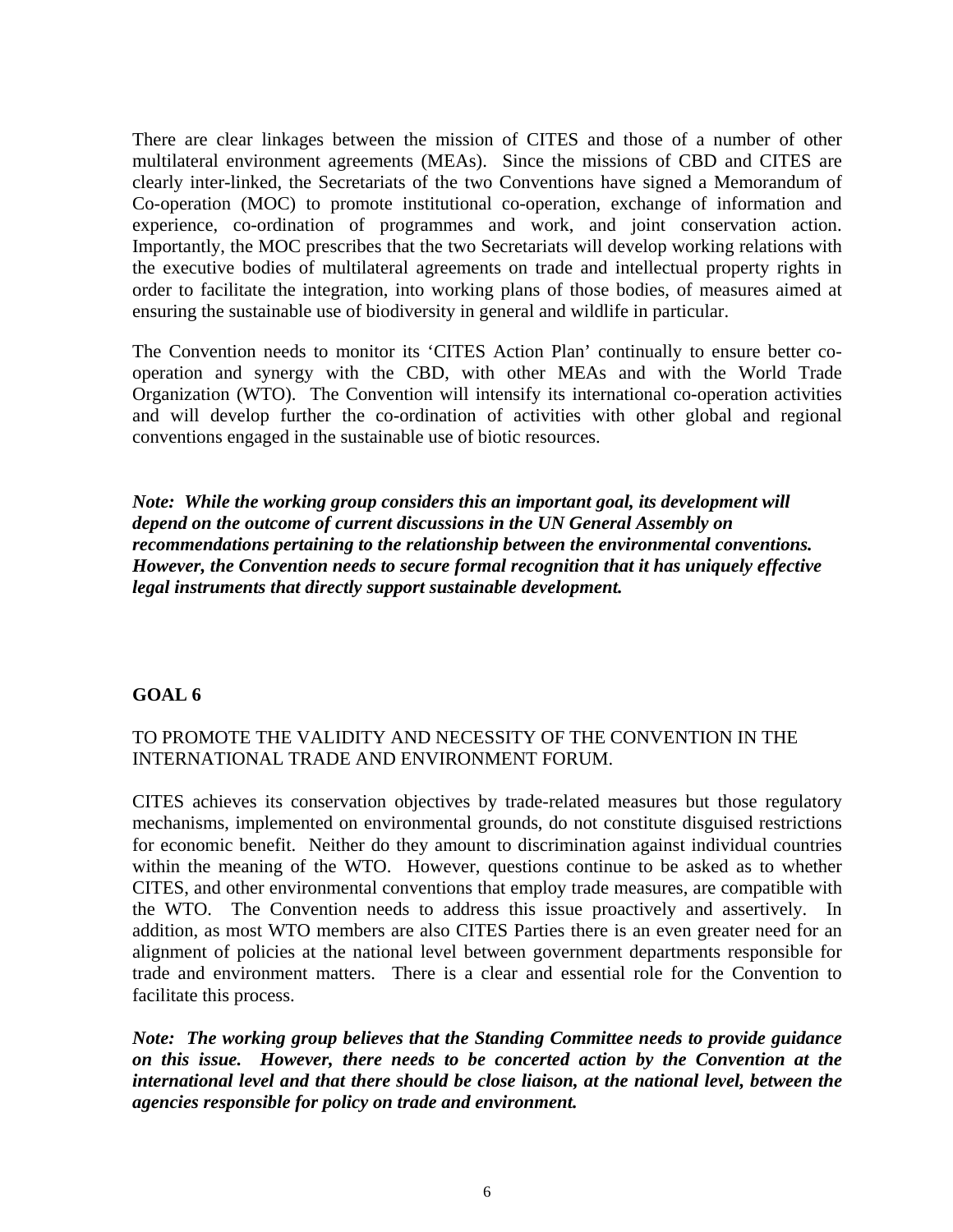#### **GOAL 7**

## TO STRENGTHEN THE SCIENTIFIC BASIS FOR THE DECISIONSOF THE CONFERENCE OF THE PARTIES.

The Convention, within the context of the need for non-detriment findings, is grounded in sound biological principles. The work of the Convention is not just about meetings of the Conference of the Parties and its Committees, but about the day-to-day implementation of the Convention by the Parties. While other factors may come into play, they do not override the need for sound science-based decisions. In 1994 at its ninth meeting, the Conference of the Parties reaffirmed this view by adopting new criteria for amending Appendices I and II. Continued strengthening of the treaty's scientific basis is critical to the continuous success of the Convention.

#### *Objective 7.1*

*To ensure that decisions to amend Appendices I and II are founded on scientifically sound and relevant, biological and trade criteria, and information.* 

#### *Objective 7.2*

*To continue to encourage new research relevant to species conservation.* 

#### **GOAL 8**

#### TO TAKE ACTION TO COUNTER THE THREATS POSED BY WILDLIFE CRIME TO THE CONSERVATION AND SUSTAINABLE USE OF BIODIVERSITY.

Wildlife crime depletes the world's natural resources for unscrupulous economic gain. It undermines countries' efforts to conserve and manage their wild populations of animals and plants, affects the income of rural communities, and has driven some species to the verge of extinction. Considerable effort has been made to combat poaching and illegal trade in wildlife, but enforcement agencies face many competing priorities. The Convention has led the way in the fight against environmental crime. However, CITES, through its contracting Parties, its institutions and possibly in concert with other conventions, needs to redouble efforts and expand its enforcement networks. Compliance and enforcement remain central to the Convention's effectiveness